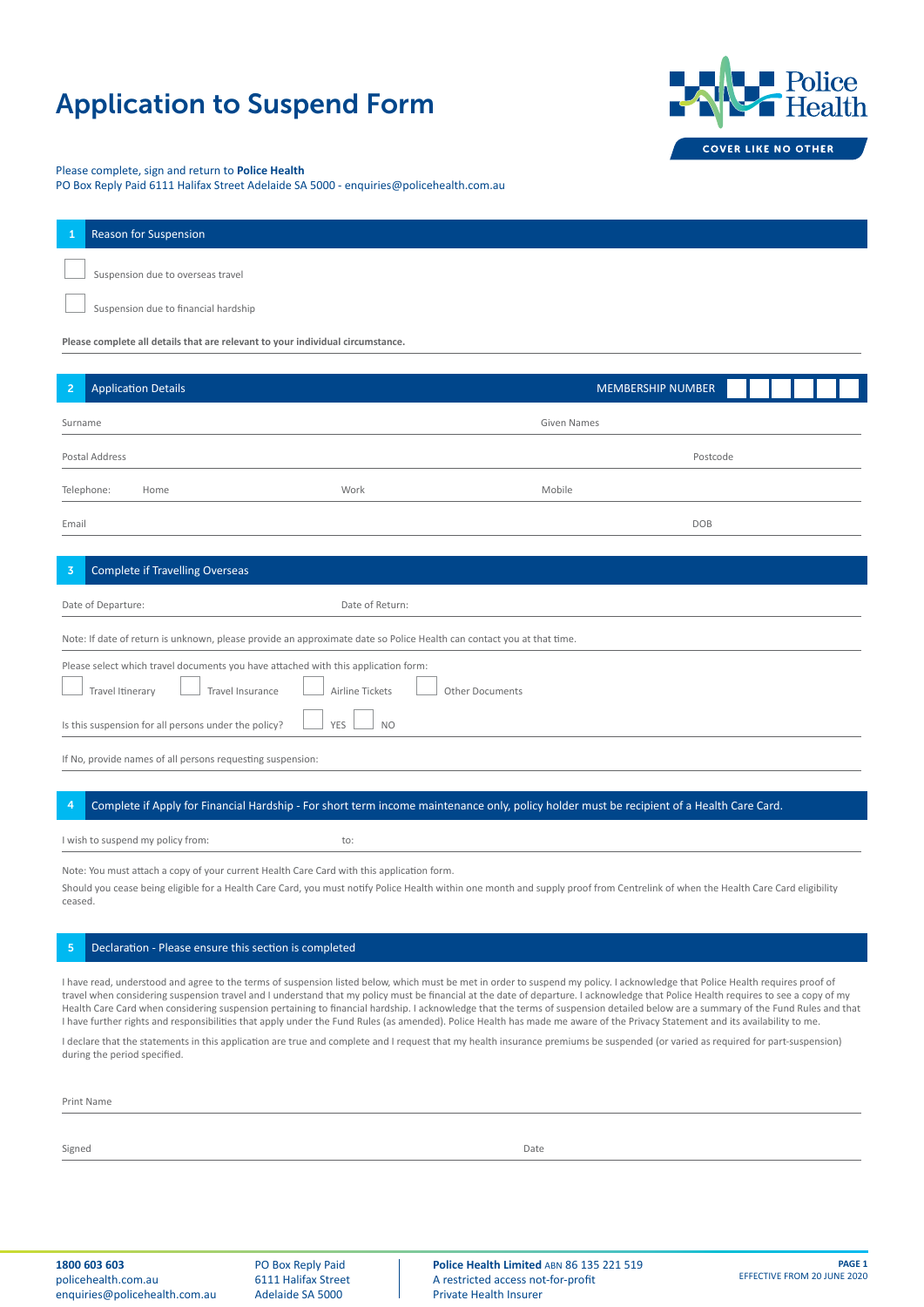# Application to Suspend Form



# Terms of suspension and important information - Please retain this for your records

Police Health and Your Privacy; Police Health is committed to protecting all personal information entrusted to us. Police Health ensures all personal information that we collect is treated and stored confidentially. For further information see our Privacy Statement available on our website policehealth.com.au

Period of suspension applied for: / / to: / Please complete for your reference.

### **Criteria for suspension:**

- Application for suspension of policy is to be completed by the policy holder.
- The approval to suspend person(s) covered by a policy is at the discretion of Police Health.
- The person(s) must have been covered by the policy for a minimum of one month immediately prior to suspension.
- A minimum of four months must have elapsed from the date that the previous suspension (full or partial) ceased.
- Suspension may be for a person(s) or the entire policy (suspension applies at the level of cover held at the date of suspension).
- The policy must be financial at the time of suspension.
- Suspension applications must be completed prior to overseas travel with suspension taking effect from the day after departing Australia; applications lodged in retrospect will not be accepted.

### **Suspension periods:**

- The minimum period of suspension is 14 days for all purposes.
- Other than for financial hardship, the maximum period of suspension is 2 years.
- A policy holder may apply to extend a period of suspension.
- Suspension periods will not count towards waiting periods, benefit replacement periods, increased benefits or for any purpose of calculating the duration of cover with Police Health.

#### **Eligibility for benefits:**

- Benefits will not be paid for any claims for treatment or supply of goods rendered during the suspension period.
- A new child dependent will commence being insured at the time of recommencing the health insurance policy from suspension, with the normal Fund Rules applying.

# **On the effective date of resumption of your cover:**

- Police Health will resume forwarding renewal notices to direct payers.
- Any payroll deductions or direct debit arrangement for payment of premiums will automatically recommence.

#### **Travel Suspension (additional criteria):**

- Proof of travel, to the satisfaction of Police Health, must be supplied.
- The effective date of resumption of your policy coverage is the day of your return to Australia, and, unless otherwise approved, is your nominated date of return to Australia or 2 years from the date of departure.
- The policy will automatically be resumed from the effective date of resumption, and should no or inadequate contributions be paid, may result in the policy being terminated in accordance with the Fund Rules.
- Should the person(s) return earlier than the date advised on this form, they have one month upon returning to Australia to resume their policy by presenting travel documentation to support their return date (such as itineraries, tickets, etc.). The policy is recommenced from the return date. Failure to recommence the policy within one month will result in the person(s) being treated as new person(s) on a new policy.

#### **Financial hardship (additional criteria):**

- Proof of holding a Health Care Card must be supplied.
- Having a Health Care Card does not automatically confer eligibility for suspension.
- All persons on a policy must be suspended (that is, no partial suspensions).
- Once suspended, Police Health will not resume a policy until the person ceases to hold or be eligible for a Health Care Card, proof of which must be supplied (an appropriate letter from Centrelink is required).
- Should you cease holding or being eligible for a Health Care Card, you must notify Police Health within one month (you must supply proof as mentioned above) otherwise you and your cover will be treated as being newly insured on a new cover.

#### **Medicare Levy Surcharge (MLS):**

Depending on your income you may be subject to the MLS during periods of suspension of the policy or person(s) suspended on the policy. Individuals and families on higher incomes may be liable to pay an additional 1 % - 1.5% MLS (this is on top of the existing 1.5% Medicare Levy). You will find these income levels on our website. If subject to the MLS please consider carefully the impact suspending your cover will have on you. We recommend you consult your tax adviser or contact the Australian Taxation Office.

#### **Lifetime Health Cover (LHC):**

While a period of suspension does not affect a person with a LHC loading, the suspension period does not count toward the 1 O years of continuous cover required before the loading is removed. If you fail to resume your policy at the expiry of the suspension period, the number of days between then and recommencing health insurance may be counted as absent days under the provisions of the LHC legislation.

PO Box Reply Paid 6111 Halifax Street Adelaide SA 5000